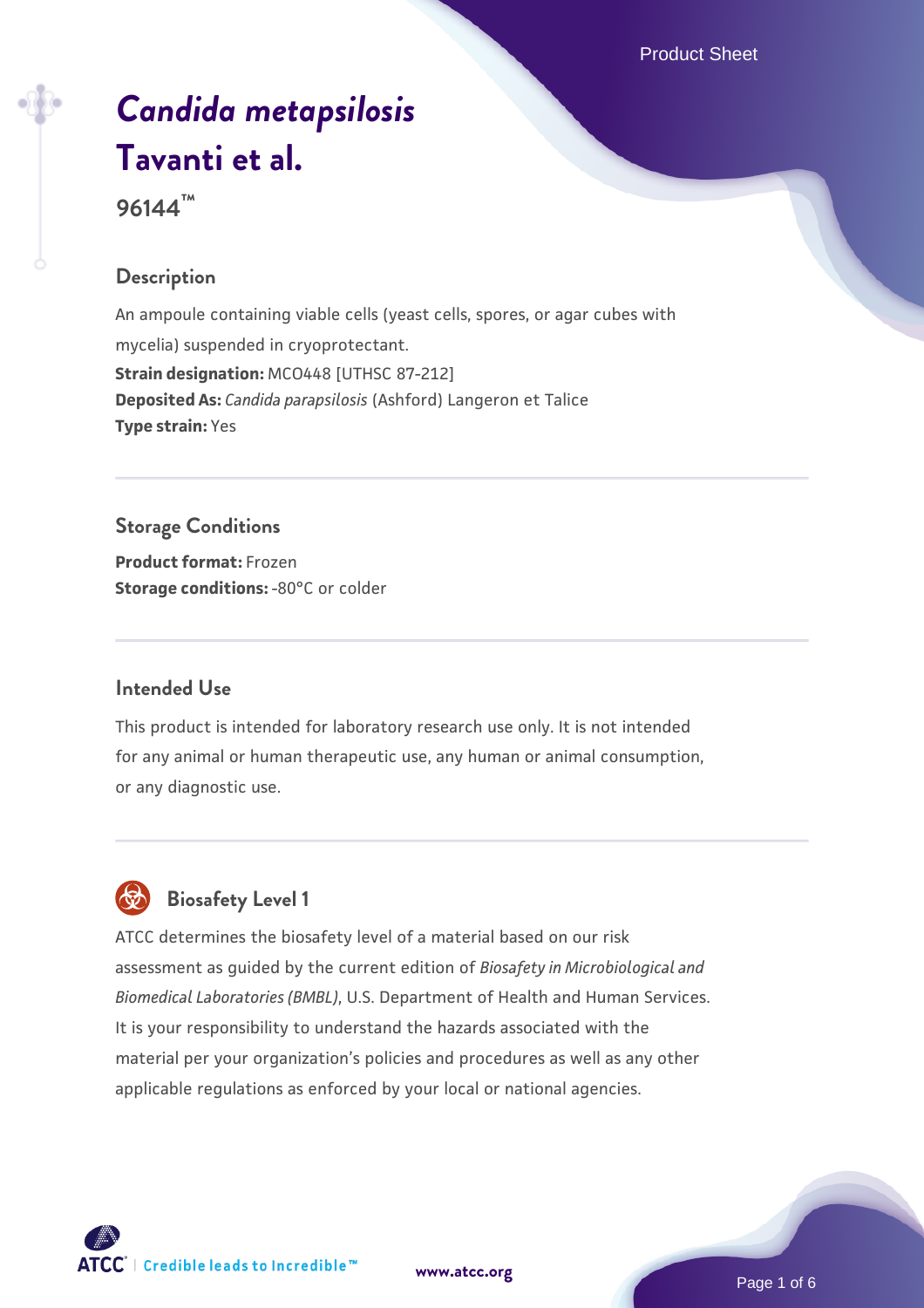ATCC highly recommends that appropriate personal protective equipment is always used when handling vials. For cultures that require storage in liquid nitrogen, it is important to note that some vials may leak when submersed in liquid nitrogen and will slowly fill with liquid nitrogen. Upon thawing, the conversion of the liquid nitrogen back to its gas phase may result in the vial exploding or blowing off its cap with dangerous force creating flying debris. Unless necessary, ATCC recommends that these cultures be stored in the vapor phase of liquid nitrogen rather than submersed in liquid nitrogen.

## **Certificate of Analysis**

For batch-specific test results, refer to the applicable certificate of analysis that can be found at www.atcc.org.

#### **Growth Conditions**

**Medium:**  [ATCC Medium 28: Emmons' modification of Sabouraud's agar/broth](https://www.atcc.org/-/media/product-assets/documents/microbial-media-formulations/2/8/atcc-medium-28.pdf?rev=0da0c58cc2a343eeae735016b70809bb) [ATCC Medium 200: YM agar or YM broth](https://www.atcc.org/-/media/product-assets/documents/microbial-media-formulations/2/0/0/atcc-medium-200.pdf?rev=ac40fd74dc13433a809367b0b9da30fc) [ATCC Medium 1245: YEPD](https://www.atcc.org/-/media/product-assets/documents/microbial-media-formulations/1/2/4/5/atcc-medium-1245.pdf?rev=705ca55d1b6f490a808a965d5c072196) **Temperature:** 24-26°C **Atmosphere:** Aerobic

#### **Handling Procedures**

**Frozen ampoules** packed in dry ice should either be thawed immediately or stored in liquid nitrogen. If liquid nitrogen storage facilities are not available, frozen ampoules may be stored at or below -70°C for approximately one



**[www.atcc.org](http://www.atcc.org)**

Page 2 of 6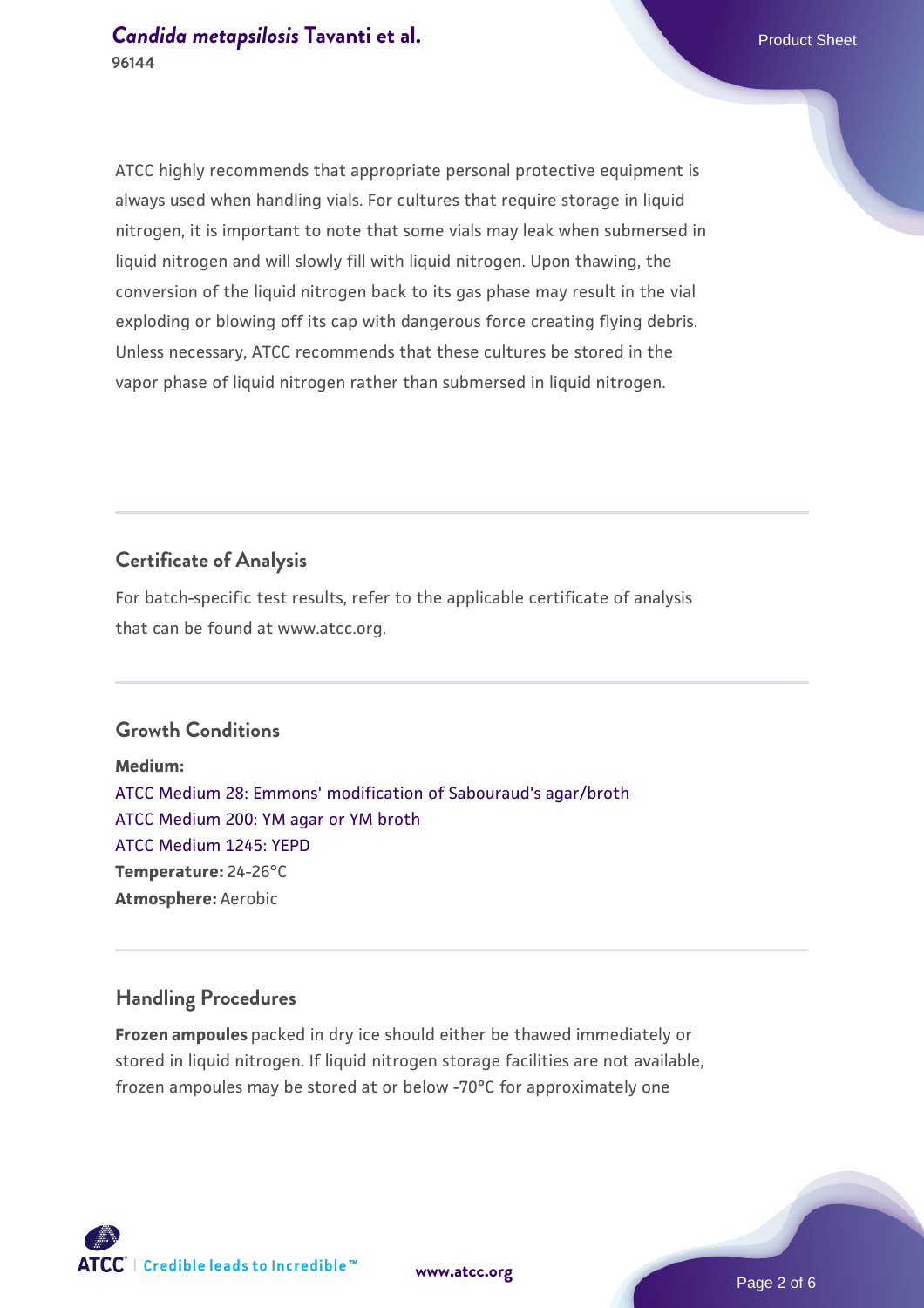## **[Candida metapsilosis](https://www.atcc.org/products/96144) [Tavanti et al.](https://www.atcc.org/products/96144)** Product Sheet

**96144**

week. **Do not under any circumstance store frozen ampoules at refrigerator freezer temperatures (generally -20°C).** Storage of frozen material at this temperature will result in the death of the culture.

- 1. To thaw a frozen ampoule, place in a **25°C to 30°C** water bath, until just thawed (**approximately 5 minutes**). Immerse the ampoule just sufficient to cover the frozen material. Do not agitate the ampoule.
- 2. Immediately after thawing, wipe down ampoule with 70% ethanol and aseptically transfer at least 50 µL (or 2-3 agar cubes) of the content onto a plate or broth with medium recommended.
- Incubate the inoculum/strain at the temperature and conditions 3. recommended. Inspect for growth of the inoculum/strain regularly. The sign of viability is noticeable typically after 1-2 days of incubation. However, the time necessary for significant growth will vary from strain to strain.

#### **Notes**

Additional information on this culture is available on the ATCC® web site at www.atcc.org.

## **Material Citation**

If use of this material results in a scientific publication, please cite the material in the following manner: *Candida metapsilosis* Tavanti et al. (ATCC 96144)

#### **References**

References and other information relating to this material are available at www.atcc.org.



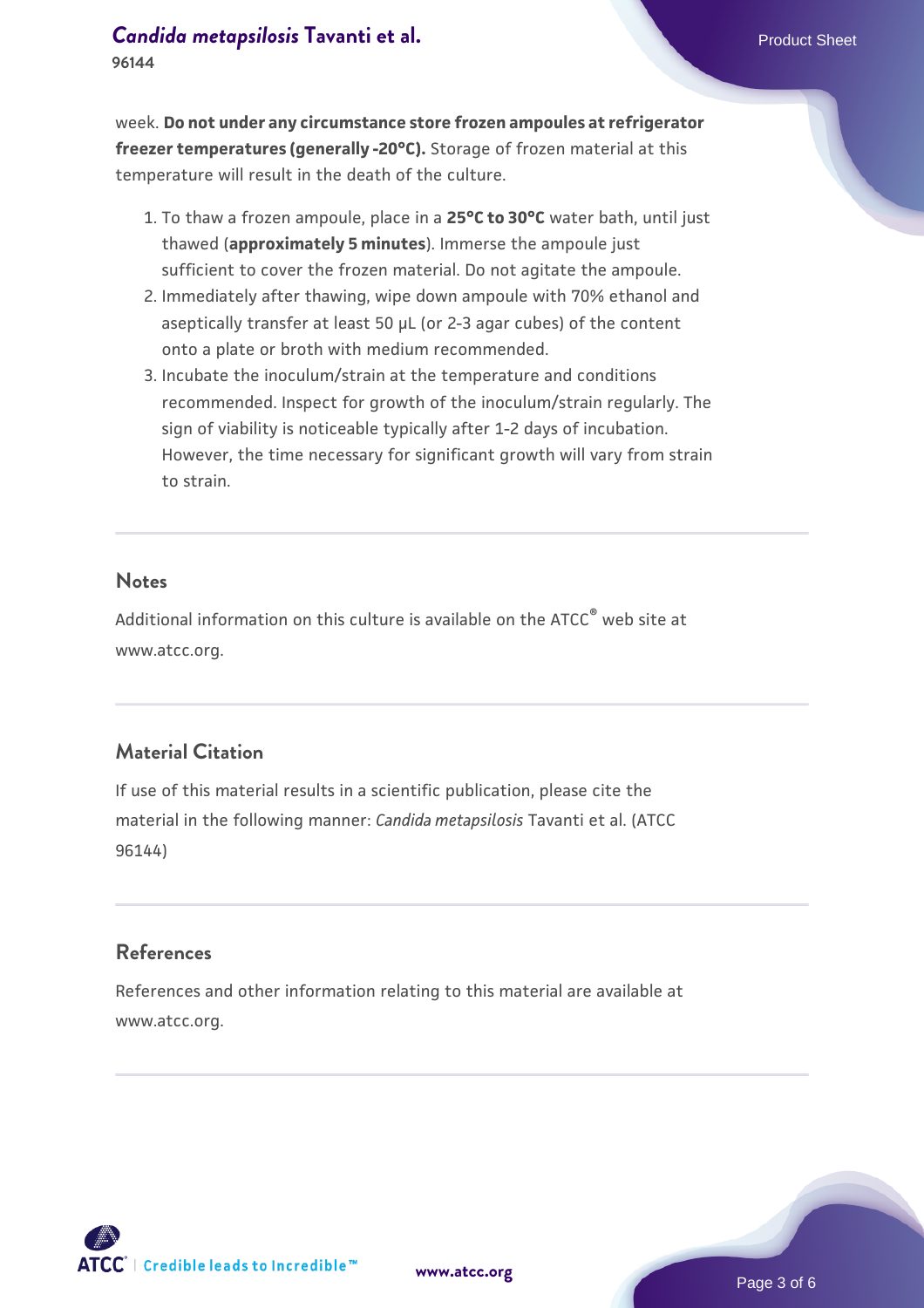**[Candida metapsilosis](https://www.atcc.org/products/96144) [Tavanti et al.](https://www.atcc.org/products/96144)** Product Sheet

#### **96144**

#### **Warranty**

The product is provided 'AS IS' and the viability of ATCC® products is warranted for 30 days from the date of shipment, provided that the customer has stored and handled the product according to the information included on the product information sheet, website, and Certificate of Analysis. For living cultures, ATCC lists the media formulation and reagents that have been found to be effective for the product. While other unspecified media and reagents may also produce satisfactory results, a change in the ATCC and/or depositor-recommended protocols may affect the recovery, growth, and/or function of the product. If an alternative medium formulation or reagent is used, the ATCC warranty for viability is no longer valid. Except as expressly set forth herein, no other warranties of any kind are provided, express or implied, including, but not limited to, any implied warranties of merchantability, fitness for a particular purpose, manufacture according to cGMP standards, typicality, safety, accuracy, and/or noninfringement.

#### **Disclaimers**

This product is intended for laboratory research use only. It is not intended for any animal or human therapeutic use, any human or animal consumption, or any diagnostic use. Any proposed commercial use is prohibited without a license from ATCC.

While ATCC uses reasonable efforts to include accurate and up-to-date information on this product sheet, ATCC makes no warranties or representations as to its accuracy. Citations from scientific literature and patents are provided for informational purposes only. ATCC does not warrant that such information has been confirmed to be accurate or complete and the customer bears the sole responsibility of confirming the accuracy and completeness of any such information.

This product is sent on the condition that the customer is responsible for and assumes all risk and responsibility in connection with the receipt, handling,



**[www.atcc.org](http://www.atcc.org)**

Page 4 of 6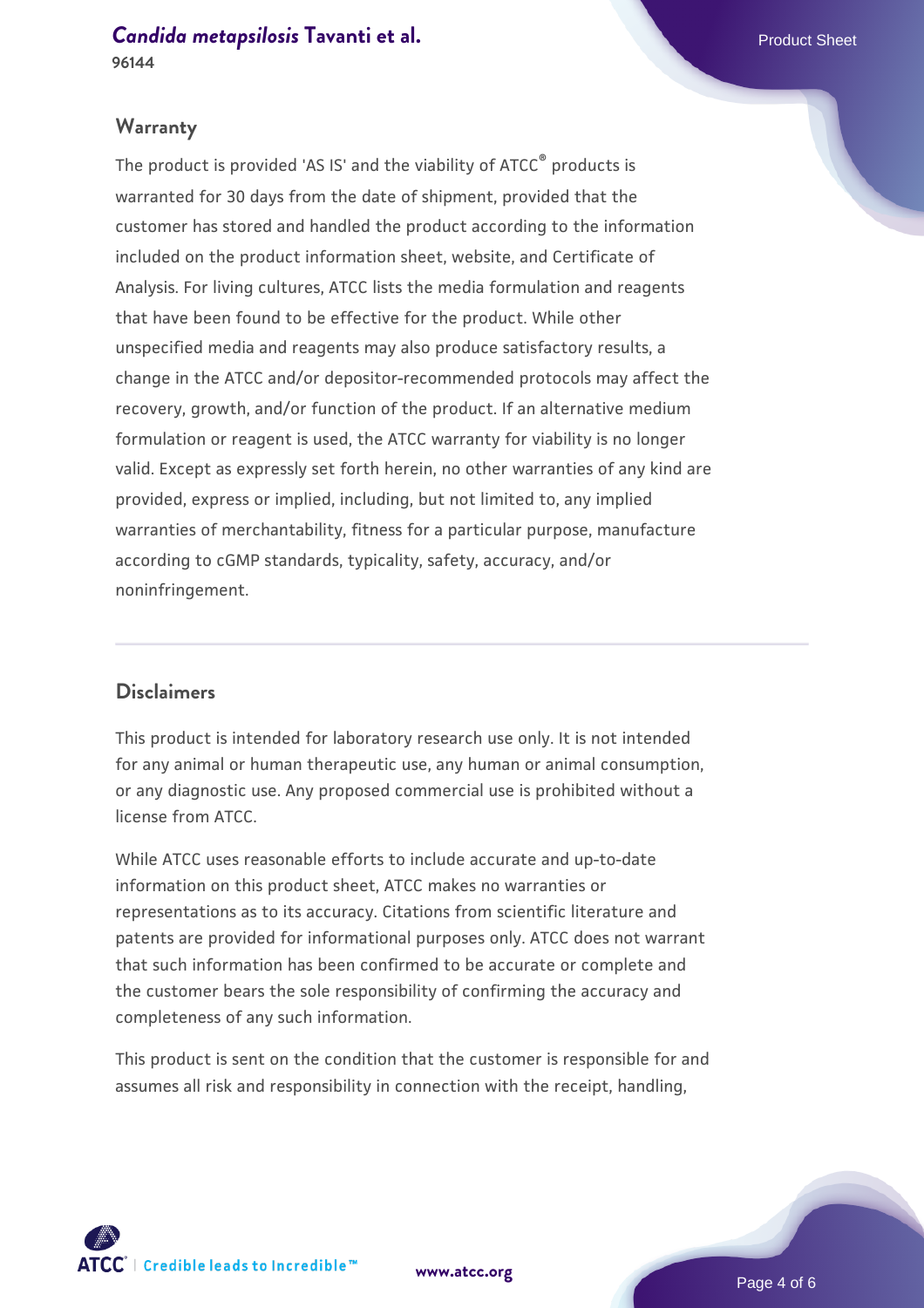storage, disposal, and use of the ATCC product including without limitation taking all appropriate safety and handling precautions to minimize health or environmental risk. As a condition of receiving the material, the customer agrees that any activity undertaken with the ATCC product and any progeny or modifications will be conducted in compliance with all applicable laws, regulations, and guidelines. This product is provided 'AS IS' with no representations or warranties whatsoever except as expressly set forth herein and in no event shall ATCC, its parents, subsidiaries, directors, officers, agents, employees, assigns, successors, and affiliates be liable for indirect, special, incidental, or consequential damages of any kind in connection with or arising out of the customer's use of the product. While reasonable effort is made to ensure authenticity and reliability of materials on deposit, ATCC is not liable for damages arising from the misidentification or misrepresentation of such materials.

Please see the material transfer agreement (MTA) for further details regarding the use of this product. The MTA is available at www.atcc.org.

### **Copyright and Trademark Information**

© ATCC 2021. All rights reserved.

ATCC is a registered trademark of the American Type Culture Collection.

## **Revision**

This information on this document was last updated on 2022-03-30

## **Contact Information**

ATCC 10801 University Boulevard Manassas, VA 20110-2209 USA